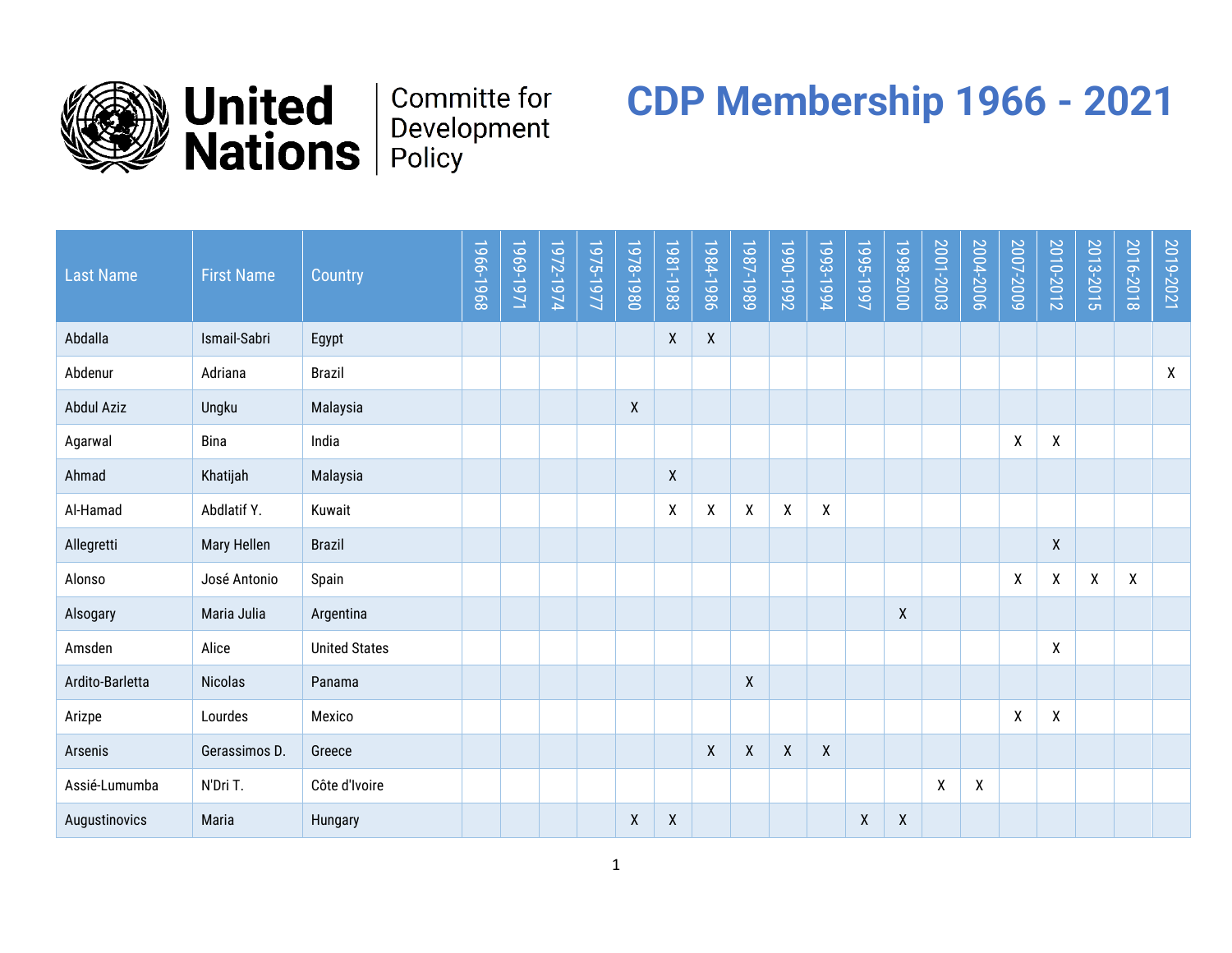| <b>Last Name</b>       | <b>First Name</b>    | Country              | 1966-1968          | 1969-1971 | 1972-1974    | 1975-1977          | 1978-1980          | 1981-1983    | 1984-1986          | 1987-1989          | Z661-066L    | 1993-1994        | 1995-1997 | 1998-2000 | 2001-2003          | 2004-2006          | 2007-2009          | 2010-2012        | 2013-2015    | 2016-2018 | 2019-2021          |
|------------------------|----------------------|----------------------|--------------------|-----------|--------------|--------------------|--------------------|--------------|--------------------|--------------------|--------------|------------------|-----------|-----------|--------------------|--------------------|--------------------|------------------|--------------|-----------|--------------------|
| Ayari                  | Chedly               | Tunisia              |                    |           | $\mathsf{X}$ |                    | $\mathsf{X}$       |              |                    |                    |              |                  |           |           |                    |                    |                    |                  |              |           |                    |
| <b>Bacha</b>           | Edmar                | <b>Brazil</b>        |                    |           |              |                    |                    |              |                    | $\boldsymbol{X}$   | $\pmb{\chi}$ | $\boldsymbol{X}$ |           |           |                    |                    |                    |                  |              |           |                    |
| Banuri                 | Tariq                | Pakistan             |                    |           |              |                    |                    |              |                    |                    |              |                  |           |           |                    |                    | X                  |                  |              |           |                    |
| Baqai                  | Moinuddin            | Pakistan             |                    |           |              |                    | $\pmb{\chi}$       |              |                    |                    |              |                  |           |           |                    |                    |                    |                  |              |           |                    |
| Beneria                | Lourdes              | <b>United States</b> |                    |           |              |                    |                    |              |                    |                    |              |                  |           |           | X                  |                    |                    |                  |              |           |                    |
| Benghabrit-<br>Remaoun | Nouria               | Algeria              |                    |           |              |                    |                    |              |                    |                    |              |                  |           |           |                    |                    |                    |                  | $\mathsf{X}$ |           |                    |
| Bhattacharya           | Debapriya            | Bangladesh           |                    |           |              |                    |                    |              |                    |                    |              |                  |           |           |                    |                    |                    |                  |              |           | $\mathsf{X}$       |
| <b>Bifani-Richard</b>  | Patricia             | Chile-Italy          |                    |           |              |                    |                    |              |                    |                    |              |                  |           |           |                    | $\mathsf{X}$       |                    |                  |              |           |                    |
| <b>Binger</b>          | Albert               | Jamaica              |                    |           |              |                    |                    |              |                    |                    |              |                  |           |           | $\pmb{\mathsf{X}}$ | $\pmb{\mathsf{X}}$ | $\mathsf{X}$       |                  |              |           |                    |
| Bjerkholt              | Olav                 | Norway               |                    |           |              |                    |                    |              |                    |                    |              |                  |           |           | X                  | X                  | $\pmb{\mathsf{X}}$ |                  |              |           |                    |
| Bos                    | H. C.                | Netherlands          |                    |           |              | $\pmb{\mathsf{X}}$ | $\pmb{\mathsf{X}}$ | $\pmb{\chi}$ |                    |                    |              |                  |           |           |                    |                    |                    |                  |              |           |                    |
| Boserup                | Ester                | Denmark              |                    |           | X            | $\boldsymbol{X}$   | $\mathsf{X}$       |              |                    |                    |              |                  |           |           |                    |                    |                    |                  |              |           |                    |
| Botchwey               | Kwesi                | Ghana                |                    |           |              |                    |                    |              |                    |                    |              |                  |           |           |                    |                    | χ                  | $\boldsymbol{X}$ |              |           |                    |
| <b>Brown</b>           | G. A.                | Jamaica              |                    |           |              |                    | $\pmb{\mathsf{X}}$ |              |                    |                    |              |                  |           |           |                    |                    |                    |                  |              |           |                    |
| Byanyima               | Winifred             | Uganda               |                    |           |              |                    |                    |              |                    |                    |              |                  |           |           |                    |                    |                    |                  |              |           | $\pmb{\mathsf{X}}$ |
| Cao                    | <b>Gui Ying</b>      | China                |                    |           |              |                    |                    |              |                    |                    |              |                  |           |           |                    | $\mathsf{X}$       | $\pmb{\mathsf{X}}$ |                  |              |           |                    |
| Carneiro-Netto         | <b>Dionisio Dias</b> | <b>Brazil</b>        |                    |           |              |                    |                    |              |                    |                    |              |                  | X         |           |                    |                    |                    |                  |              |           |                    |
| Carranza               | Roque                | Argentina            | $\pmb{\mathsf{X}}$ |           |              |                    |                    |              |                    |                    |              |                  |           |           |                    |                    |                    |                  |              |           |                    |
| Chang                  | Ha-Joon              | Republic of Korea    |                    |           |              |                    |                    |              |                    |                    |              |                  |           |           |                    |                    |                    |                  |              |           | $\mathsf{X}$       |
| Chidzero               | <b>Bernard</b>       | Zimbabwe             |                    |           |              |                    |                    |              | $\pmb{\mathsf{X}}$ | $\pmb{\mathsf{X}}$ |              |                  |           |           |                    |                    |                    |                  |              |           |                    |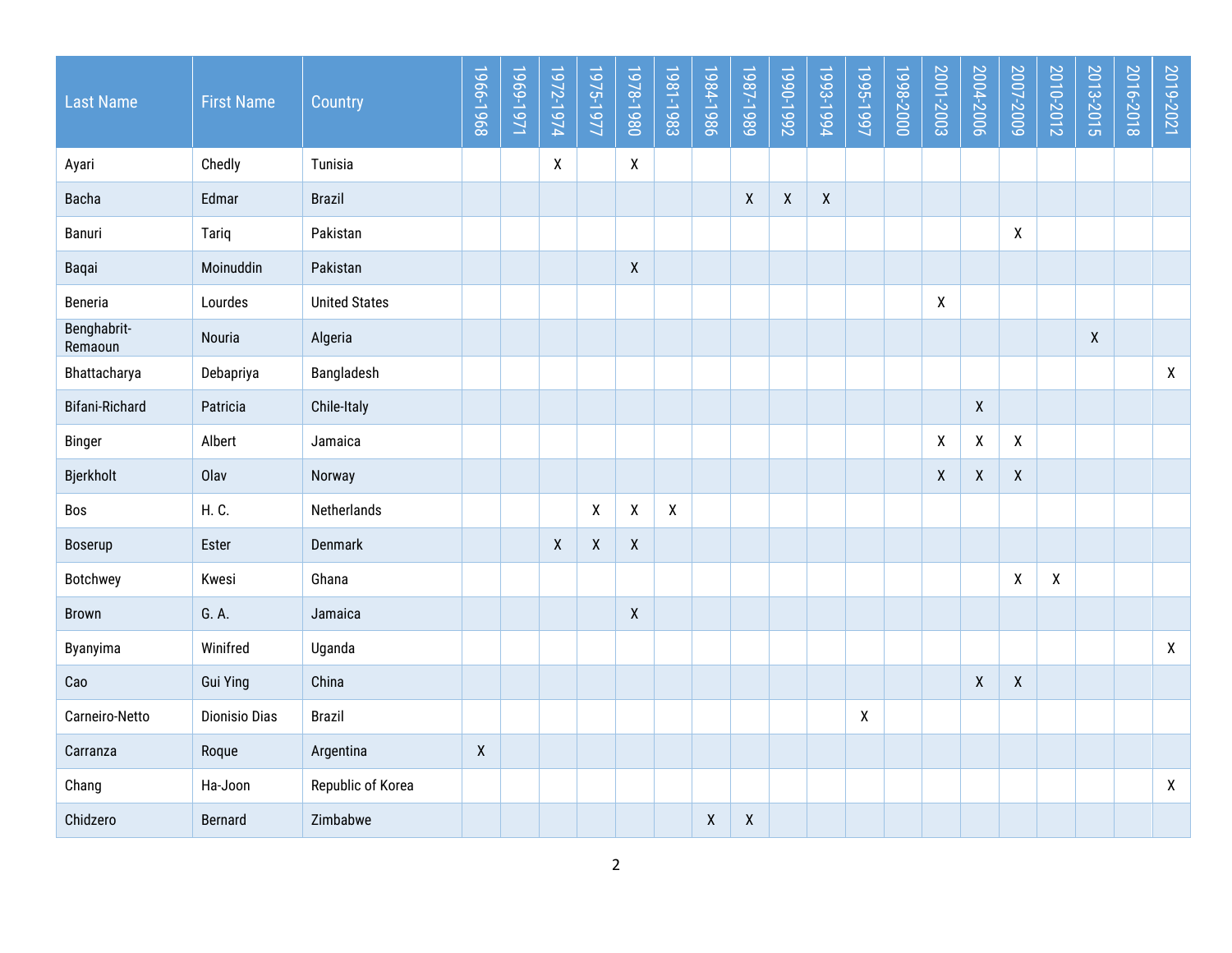| <b>Last Name</b> | <b>First Name</b> | Country                     | 1966-1968          | 1969-1971          | 1972-1974    | 1975-1977 | 1978-1980          | 1981-1983          | 1984-1986          | 1987-1989                 | 1990-1992          | 1993-1994          | 1995-1997          | 1998-2000          | 2001-2003 | 2004-2006 | 2007-2009          | 2010-2012        | 2013-2015    | 2016-2018    | 2019-2021    |
|------------------|-------------------|-----------------------------|--------------------|--------------------|--------------|-----------|--------------------|--------------------|--------------------|---------------------------|--------------------|--------------------|--------------------|--------------------|-----------|-----------|--------------------|------------------|--------------|--------------|--------------|
| Corea            | Gamani            | Ceylon                      | χ                  | $\pmb{\mathsf{X}}$ | $\mathsf{X}$ |           |                    |                    |                    |                           |                    |                    |                    |                    |           |           |                    |                  |              |              |              |
| Cornia           | Giovanni A.       | Italy                       |                    |                    |              |           |                    |                    |                    |                           |                    |                    |                    |                    |           |           |                    | $\boldsymbol{X}$ | $\mathsf{X}$ | $\mathsf{X}$ |              |
| $\cot$           | Jean-Pierre       | France                      |                    |                    |              |           |                    |                    | X                  |                           |                    |                    |                    |                    |           |           |                    |                  |              |              |              |
| de Soto          | Hernando          | Peru                        |                    |                    |              |           |                    |                    | $\pmb{\mathsf{X}}$ | $\pmb{\chi}$              |                    |                    |                    |                    |           |           |                    |                  |              |              |              |
| Deif             | Nazih A.          | <b>United Arab Republic</b> | X                  | $\boldsymbol{X}$   |              |           |                    |                    |                    |                           |                    |                    |                    |                    |           |           |                    |                  |              |              |              |
| Demas            | William G.        | <b>Trinidad and Tobago</b>  |                    |                    | $\mathsf{X}$ |           |                    | $\boldsymbol{X}$   |                    |                           |                    |                    |                    |                    |           |           |                    |                  |              |              |              |
| Dhar             | Prithvi Nath      | India                       |                    |                    |              |           |                    |                    |                    | $\boldsymbol{\mathsf{X}}$ | X                  | χ                  |                    |                    |           |           |                    |                  |              |              |              |
| Diallo           | Adama             | Senegal                     |                    |                    |              |           |                    |                    |                    | $\mathsf{X}$              |                    |                    |                    |                    |           |           |                    |                  |              |              |              |
| Diawara          | Mohamed           | <b>Ivory Coast</b>          | χ                  |                    |              |           |                    |                    |                    |                           |                    |                    |                    |                    |           |           |                    |                  |              |              |              |
| Diouf            | Makhtar           | Senegal                     |                    |                    |              |           |                    |                    |                    |                           |                    |                    | $\pmb{\mathsf{X}}$ | χ                  |           |           |                    |                  |              |              |              |
| Djojohadikusumo  | Sumitro           | Indonesia                   |                    |                    |              |           |                    |                    |                    | $\boldsymbol{X}$          |                    |                    |                    |                    |           |           |                    |                  |              |              |              |
| Doanh            | Le Dang           | China                       |                    |                    |              |           |                    |                    |                    |                           |                    |                    |                    |                    |           |           |                    |                  |              | $\mathsf{X}$ |              |
| Dyba             | Karel             | Czechoslovakia              |                    |                    |              |           |                    |                    |                    |                           | X                  | χ                  |                    |                    |           |           |                    |                  |              |              |              |
| Efimov           | A. N.             | <b>USSR</b>                 | $\pmb{\mathsf{X}}$ | $\boldsymbol{X}$   |              |           |                    |                    |                    |                           |                    |                    |                    |                    |           |           |                    |                  |              |              |              |
| El-Hinnawi       | Essam             | Egypt                       |                    |                    |              |           |                    |                    |                    |                           |                    |                    | $\pmb{\mathsf{X}}$ | χ                  |           |           |                    |                  |              |              |              |
| Elson            | Diane             | UK & Northern Ireland       |                    |                    |              |           |                    |                    |                    |                           |                    |                    |                    |                    |           |           |                    |                  | $\mathsf{X}$ | $\mathsf{X}$ | $\mathsf{X}$ |
| Encarnacion      | Jose Jr.          | Philippines                 |                    |                    |              |           | $\boldsymbol{X}$   | $\pmb{\mathsf{X}}$ |                    |                           |                    |                    |                    |                    |           |           |                    |                  |              |              |              |
| Faaland          | Just              | Norway                      |                    |                    |              |           |                    |                    | $\pmb{\mathsf{X}}$ | $\pmb{\chi}$              | $\mathsf{X}$       | $\pmb{\mathsf{X}}$ | $\pmb{\mathsf{X}}$ | $\pmb{\mathsf{X}}$ |           |           |                    |                  |              |              |              |
| Fels             | Gerhard           | F. R. of Germany            |                    |                    |              |           | $\pmb{\mathsf{X}}$ | χ                  |                    |                           |                    |                    |                    |                    |           |           |                    |                  |              |              |              |
| Ffrench-Davis    | Ricardo           | Chile                       |                    |                    |              |           |                    |                    |                    |                           | $\pmb{\mathsf{X}}$ | $\pmb{\mathsf{X}}$ |                    |                    |           |           | $\pmb{\mathsf{X}}$ | $\mathsf{X}$     |              |              |              |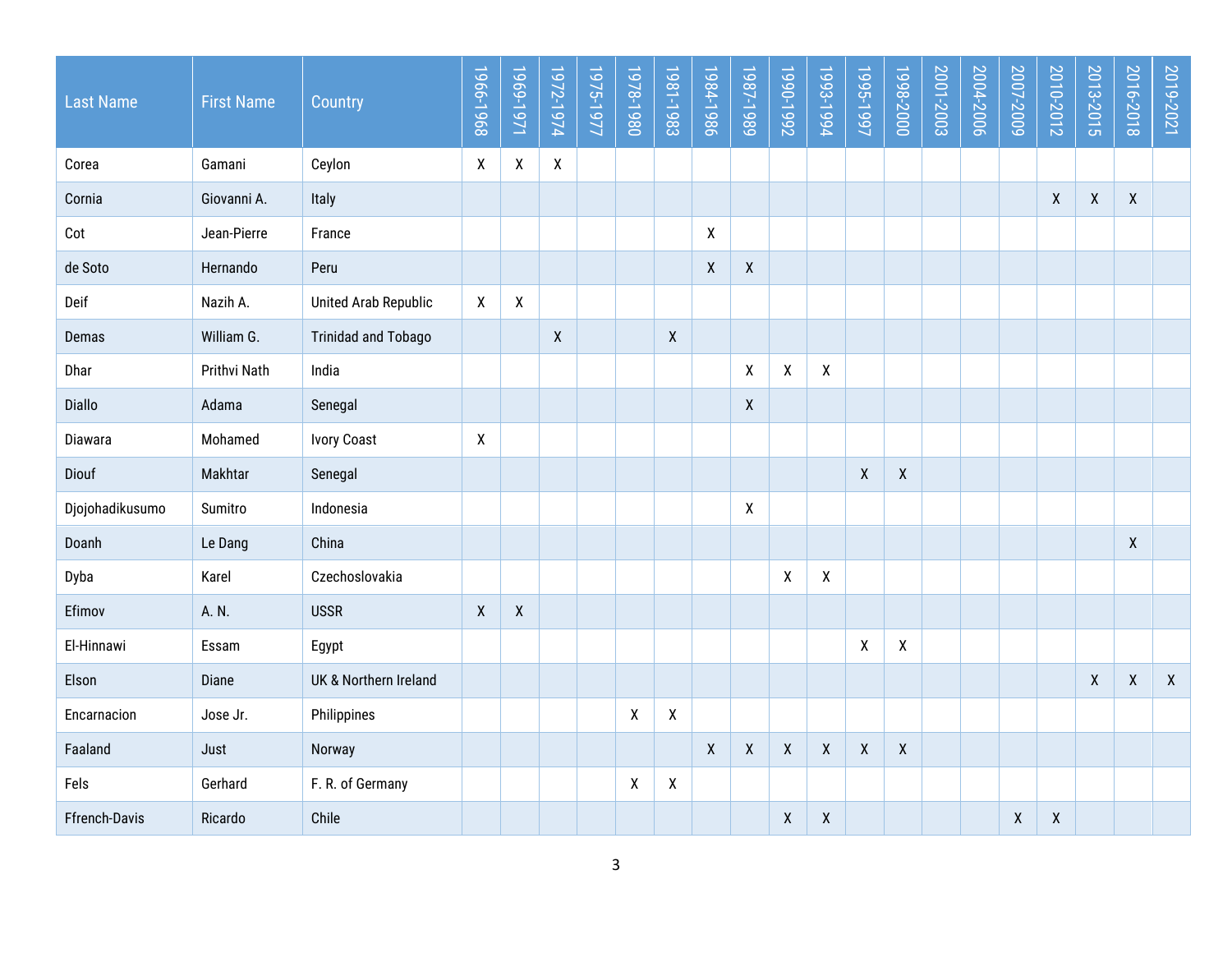| <b>Last Name</b> | <b>First Name</b> | Country                   | 1966-1968 | 1969-1971 | 1972-1974 | 1975-1977 | 1978-1980    | 1981-1983    | 1984-1986          | 1987-1989           | Z661-066L          | 1993-1994          | 1995-1997    | 1998-2000          | 2001-2003    | 2004-2006    | 2007-2009    | 2010-2012          | 2013-2015          | 2016-2018          | 2019-2021    |
|------------------|-------------------|---------------------------|-----------|-----------|-----------|-----------|--------------|--------------|--------------------|---------------------|--------------------|--------------------|--------------|--------------------|--------------|--------------|--------------|--------------------|--------------------|--------------------|--------------|
| Figueroa         | Eugenio B.        | Chile                     |           |           |           |           |              |              |                    |                     |                    |                    |              | X                  | $\mathsf{X}$ | $\mathsf{X}$ |              |                    |                    |                    |              |
| Fleurbaey        | Marc              | France                    |           |           |           |           |              |              |                    |                     |                    |                    |              |                    |              |              |              |                    |                    | $\pmb{\mathsf{X}}$ | $\pmb{\chi}$ |
| Fukuda-Parr      | Sakiko            | Japan                     |           |           |           |           |              |              |                    |                     |                    |                    |              |                    |              |              |              | χ                  | χ                  | X                  | $\mathsf{X}$ |
| Furtado          | Celso             | <b>Brazil</b>             |           |           |           |           |              | $\pmb{\chi}$ | $\pmb{\mathsf{X}}$ |                     |                    |                    |              |                    |              |              |              |                    |                    |                    |              |
| Gallagher        | Kevin             | <b>United States</b>      |           |           |           |           |              |              |                    |                     |                    |                    |              |                    |              |              |              |                    |                    |                    | $\mathsf{X}$ |
| Gao              | Shangquan         | China                     |           |           |           |           |              |              |                    |                     |                    |                    | $\mathsf{X}$ | $\pmb{\mathsf{X}}$ | $\mathsf{X}$ |              |              |                    |                    |                    |              |
| Gardiner         | R. K. A.          | Ghana                     |           |           |           |           | $\mathsf{X}$ | χ            |                    |                     |                    |                    |              |                    |              |              |              |                    |                    |                    |              |
| Ghosh            | Arunabha          | India                     |           |           |           |           |              |              |                    |                     |                    |                    |              |                    |              |              |              |                    |                    |                    | $\mathsf{X}$ |
| Girvan           | Norman            | Jamaica                   |           |           |           |           |              |              |                    |                     |                    |                    |              |                    |              |              |              | $\pmb{\mathsf{X}}$ | $\pmb{\mathsf{X}}$ |                    |              |
| Gogue            | Tchaboure<br>Ayme | Togo                      |           |           |           |           |              |              |                    |                     | χ                  | $\pmb{\mathsf{X}}$ |              |                    |              |              |              |                    |                    |                    |              |
| Golinowska       | Stanislawa        | Poland                    |           |           |           |           |              |              |                    |                     |                    |                    |              |                    |              |              | $\mathsf{X}$ |                    |                    |                    |              |
| Gong             | Sen               | China                     |           |           |           |           |              |              |                    |                     |                    |                    |              |                    |              |              |              |                    |                    |                    | $\mathsf{X}$ |
| Griffin          | Keith Broadwell   | UK & Northern Ireland     |           |           |           |           |              |              |                    | χ                   | $\pmb{\mathsf{X}}$ | X                  |              |                    |              |              |              |                    |                    |                    |              |
| Grigoriev        | Leonid M.         | <b>Russian Federation</b> |           |           |           |           |              |              |                    |                     |                    |                    |              | $\pmb{\mathsf{X}}$ | $\mathsf X$  | $\mathsf{X}$ |              |                    |                    |                    |              |
| Guillaumont      | Patrick           | France                    |           |           |           |           |              |              |                    | χ                   | χ                  | χ                  | X            | X                  | X            | X            | X            |                    |                    |                    |              |
| Gutowski         | Armin             | F. R. of Germany          |           |           |           |           |              |              | $\pmb{\mathsf{X}}$ | $\pmb{\mathsf{X}}$  |                    |                    |              |                    |              |              |              |                    |                    |                    |              |
| Handoussa        | Heba              | Egypt                     |           |           |           |           |              |              |                    |                     |                    |                    |              |                    |              | X            |              |                    |                    |                    |              |
| Haq              | Mahbub ul         | Pakistan                  |           |           |           |           |              |              |                    | $\boldsymbol{\chi}$ | $\pmb{\mathsf{X}}$ | $\pmb{\mathsf{X}}$ |              |                    |              |              |              |                    |                    |                    |              |
| Harrison         | Ann               | <b>United States</b>      |           |           |           |           |              |              |                    |                     |                    |                    |              |                    |              |              |              |                    | χ                  | X                  |              |
| Hartzenberg      | Trudi             | South Africa              |           |           |           |           |              |              |                    |                     |                    |                    |              |                    |              |              |              |                    |                    |                    | $\mathsf X$  |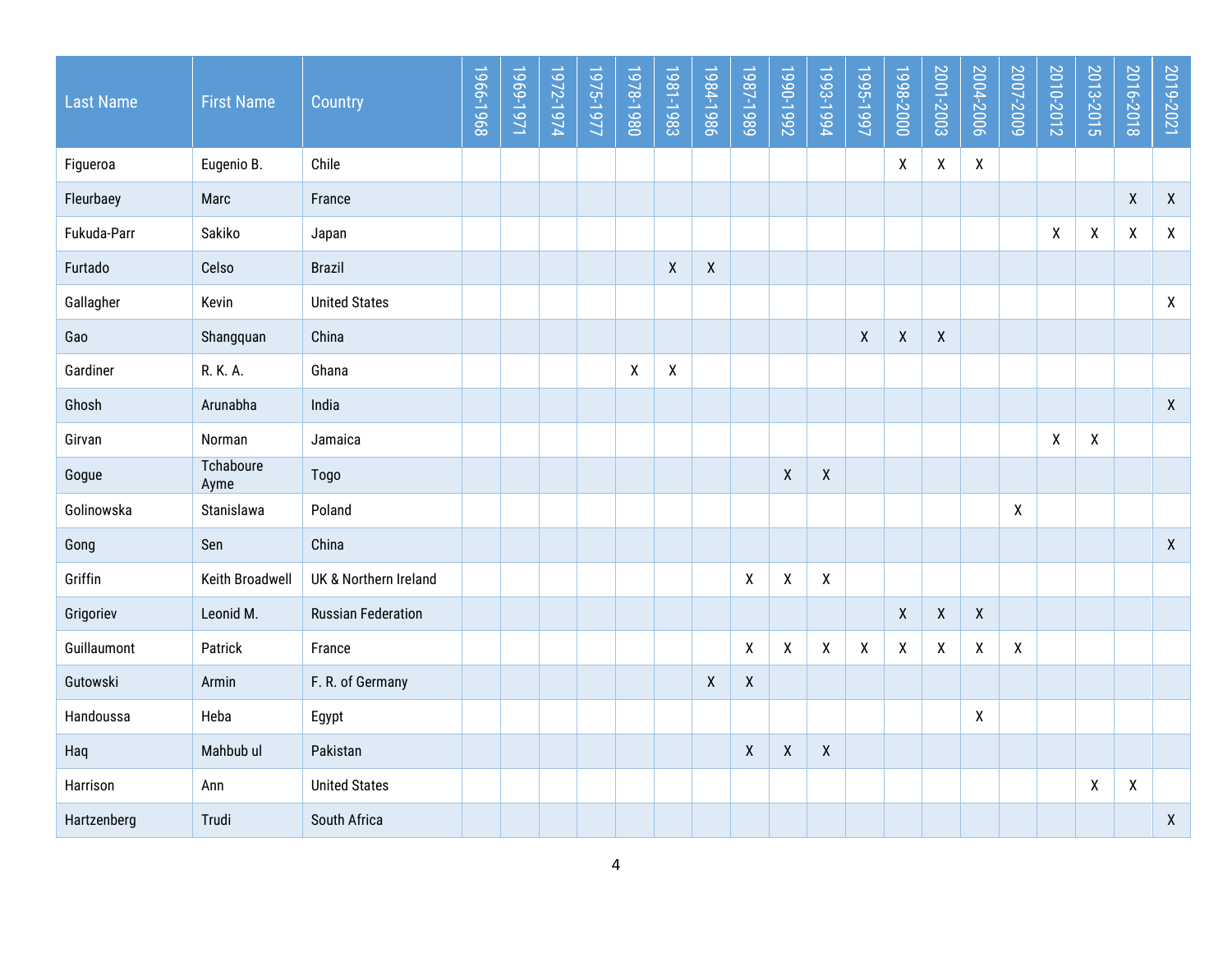| <b>Last Name</b> | <b>First Name</b> | Country               | 1966-1968 | 1969-1971        | 1972-1974          | 1975-1977                 | 1978-1980          | 1981-1983        | 1984-1986    | 1987-1989          | 1990-1992 | 1993-1994    | 1995-1997          | 1998-2000          | <u>Z001-2003</u> | 2004-2006          | 2007-2009          | 2010-2012          | 2013-2015          | 2016-2018          | 2019-2021    |
|------------------|-------------------|-----------------------|-----------|------------------|--------------------|---------------------------|--------------------|------------------|--------------|--------------------|-----------|--------------|--------------------|--------------------|------------------|--------------------|--------------------|--------------------|--------------------|--------------------|--------------|
| Hassan           | Rashid            | Sudan                 |           |                  |                    |                           |                    |                  |              |                    |           |              |                    |                    |                  |                    |                    |                    |                    | $\mathsf{X}$       | $\mathsf{X}$ |
| Hein             | Philippe          | <b>Mauritius</b>      |           |                  |                    |                           |                    |                  |              |                    |           |              |                    |                    |                  |                    | $\pmb{\mathsf{X}}$ | $\pmb{\mathsf{X}}$ |                    |                    |              |
| Helleiner        | Gerald K.         | Canada                |           |                  |                    |                           |                    |                  | χ            | χ                  |           |              |                    |                    |                  |                    |                    |                    |                    |                    |              |
| Hirono           | Ryokichi          | Japan                 |           |                  |                    |                           |                    |                  |              |                    | X         | $\mathsf{X}$ | $\mathsf{X}$       | $\mathsf{X}$       | $\mathsf{X}$     |                    |                    |                    |                    |                    |              |
| Hughes           | Helen             | Australia             |           |                  |                    |                           |                    |                  |              | χ                  | X         | X            |                    |                    |                  |                    |                    |                    |                    |                    |              |
| Ichikawa         | Hiroya            | Japan                 |           |                  |                    |                           |                    |                  |              |                    |           |              |                    |                    |                  | $\pmb{\mathsf{X}}$ | $\mathsf{X}$       |                    |                    |                    |              |
| Ichimura         | Shinichi          | Japan                 |           |                  |                    |                           |                    | $\boldsymbol{X}$ | χ            | $\pmb{\mathsf{X}}$ |           |              |                    |                    |                  |                    |                    |                    |                    |                    |              |
| Islam            | Nurul             | Bangladesh            |           |                  |                    | $\boldsymbol{\mathsf{X}}$ |                    |                  |              |                    |           | $\pmb{\chi}$ |                    |                    |                  |                    |                    |                    |                    |                    |              |
| Jaroudi          | Saeb              | Lebanon               |           |                  |                    |                           | $\mathsf{X}$       |                  |              |                    |           |              |                    |                    |                  |                    |                    |                    |                    |                    |              |
| Johnson          | Willene           | <b>United States</b>  |           |                  |                    |                           |                    |                  |              |                    |           |              |                    |                    |                  | $\boldsymbol{X}$   | $\mathsf{X}$       |                    |                    |                    |              |
| Jolly            | Richard           | UK & Northern Ireland |           |                  |                    |                           | $\pmb{\mathsf{X}}$ | $\boldsymbol{X}$ |              |                    |           |              |                    |                    |                  |                    |                    |                    |                    |                    |              |
| Kanaan           | Taher             | Jordan                |           |                  |                    |                           |                    |                  |              |                    |           |              | $\pmb{\mathsf{X}}$ | $\mathsf{X}$       |                  |                    |                    |                    |                    |                    |              |
| Katseli          | Louka T.          | Greece                |           |                  |                    |                           |                    |                  |              |                    |           |              | X                  | $\pmb{\mathsf{X}}$ | $\mathsf{X}$     |                    |                    |                    |                    |                    |              |
| Kaya             | Paul              | Congo                 |           | $\boldsymbol{X}$ | $\pmb{\mathsf{X}}$ | $\mathsf{X}$              |                    |                  |              |                    |           |              |                    |                    |                  |                    |                    |                    |                    |                    |              |
| Kerstenetzky     | Isaac             | Brazil                |           |                  |                    |                           | χ                  |                  |              |                    |           |              |                    |                    |                  |                    |                    |                    |                    |                    |              |
| Ketsela          | Mulu              | Ethoipia              |           |                  |                    |                           |                    |                  |              |                    |           |              |                    |                    |                  |                    |                    | $\mathsf{X}$       |                    |                    |              |
| Khor             | Martin            | Malaysia              |           |                  |                    |                           |                    |                  |              |                    |           |              |                    |                    |                  |                    | X                  |                    |                    |                    |              |
| Kim              | Linda             | Singapore             |           |                  |                    |                           |                    |                  |              |                    |           |              | $\pmb{\mathsf{X}}$ |                    |                  |                    |                    |                    |                    |                    |              |
| Kirichenko       | V.N.              | <b>USSR</b>           |           |                  | $\pmb{\mathsf{X}}$ | $\pmb{\chi}$              | $\mathsf{X}$       | $\boldsymbol{X}$ | $\mathsf{X}$ |                    |           |              |                    |                    |                  |                    |                    |                    |                    |                    |              |
| Klasen           | Stephan           | Germany               |           |                  |                    |                           |                    |                  |              |                    |           |              |                    |                    |                  |                    |                    |                    | $\pmb{\mathsf{X}}$ | $\pmb{\mathsf{X}}$ | $\mathsf X$  |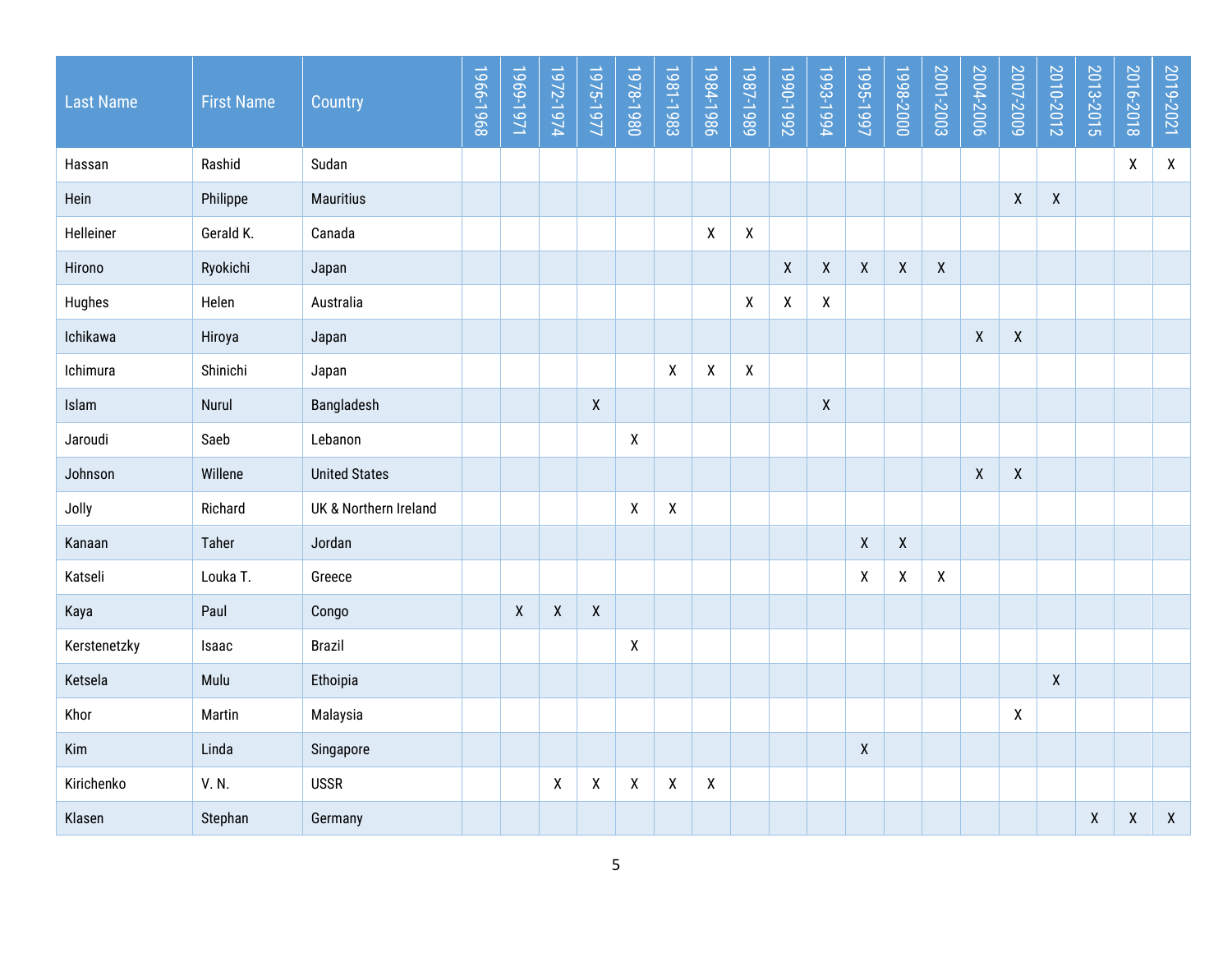| <b>Last Name</b> | <b>First Name</b> | Country                   | 1966-1968    | 1969-1971    | 1972-1974          | 1975-1977                 | 1978-1980    | 1981-1983    | 1984-1986 | 1987-1989 | 1990-1992    | 1993-1994          | 1995-1997          | 1998-2000    | 2001-2003          | 2004-2006          | 2007-2009 | 2010-2012 | 2013-2015          | 2016-2018          | 2019-2021          |
|------------------|-------------------|---------------------------|--------------|--------------|--------------------|---------------------------|--------------|--------------|-----------|-----------|--------------|--------------------|--------------------|--------------|--------------------|--------------------|-----------|-----------|--------------------|--------------------|--------------------|
| Kornai           | Janos             | Hungary                   |              |              | $\pmb{\mathsf{X}}$ | $\pmb{\chi}$              |              |              |           |           |              |                    |                    |              |                    |                    |           |           |                    |                    |                    |
| Krishnaswamy     | K. S.             | India                     | $\mathsf{X}$ |              |                    |                           |              |              |           |           |              |                    |                    |              |                    |                    |           |           |                    |                    |                    |
| Kyesimira        | Y. Z.             | Uganda                    |              |              |                    | $\boldsymbol{\mathsf{X}}$ |              |              |           |           |              |                    |                    |              |                    |                    |           |           |                    |                    |                    |
| Lacarte          | J. A.             | Uruguay                   |              | $\pmb{\chi}$ | $\pmb{\mathsf{X}}$ | $\mathsf{X}$              |              |              |           |           |              |                    |                    |              |                    |                    |           |           |                    |                    |                    |
| Lauristin        | Marju             | Estonia                   |              |              |                    |                           |              |              |           |           |              |                    |                    |              | $\pmb{\mathsf{X}}$ | $\pmb{\mathsf{X}}$ |           |           |                    |                    |                    |
| Lee              | Keun              | Republic of Korea         |              |              |                    |                           |              |              |           |           |              |                    |                    |              |                    |                    |           |           | $\pmb{\mathsf{X}}$ | $\mathsf{X}$       |                    |
| Lewis            | John P.           | <b>United States</b>      |              | X            | $\pmb{\mathsf{X}}$ | $\pmb{\mathsf{X}}$        | $\mathsf{X}$ | $\mathsf{X}$ |           |           |              |                    |                    |              |                    |                    |           |           |                    |                    |                    |
| Little           | lan M.D.          | UK & Northern Ireland     |              |              | $\pmb{\mathsf{X}}$ | $\mathsf{X}$              |              |              |           |           |              |                    |                    |              |                    |                    |           |           |                    |                    |                    |
| Liventsev        | Nicolai N.        | <b>USSR</b>               |              |              |                    |                           |              |              |           |           | $\pmb{\chi}$ | $\pmb{\mathsf{X}}$ |                    |              |                    |                    |           |           |                    |                    |                    |
| Lu               | Aiguo             | China                     |              |              |                    |                           |              |              |           |           |              |                    |                    |              |                    |                    |           |           | $\pmb{\mathsf{X}}$ | χ                  |                    |
| Lupumba          | Nguyuru H. I.     | United Rep. of Tanzania   |              |              |                    |                           |              |              |           |           |              |                    | X                  | $\mathsf{X}$ |                    |                    |           |           |                    |                    |                    |
| Lustig           | Nora              | Argentina/Mexico          |              |              |                    |                           |              |              |           |           |              |                    | $\pmb{\mathsf{X}}$ |              |                    |                    |           |           |                    |                    |                    |
| Mahmud           | Wahiduddin        | Bangladesh                |              |              |                    |                           |              |              |           |           |              |                    |                    |              |                    |                    |           | X         | X                  |                    |                    |
| Makran-Ebeid     | Mona              | Egypt                     |              |              |                    |                           |              |              |           |           |              |                    |                    |              | $\mathsf{X}$       |                    |           |           |                    |                    |                    |
| Mama             | Amina             | Nigeria                   |              |              |                    |                           |              |              |           |           |              |                    |                    |              |                    |                    | χ         | X         |                    |                    | $\mathsf{X}$       |
| Mazzucato        | Mariana           | Italy                     |              |              |                    |                           |              |              |           |           |              |                    |                    |              |                    |                    |           |           |                    |                    | $\pmb{\mathsf{X}}$ |
| Mcnamara         | Robert S.         | <b>United States</b>      |              |              |                    |                           |              |              | Χ         |           |              |                    |                    |              |                    |                    |           |           |                    |                    |                    |
| Meliantsev       | Vitalii A.        | <b>Russian Federation</b> |              |              |                    |                           |              |              |           |           |              |                    |                    |              |                    |                    |           |           |                    | X                  |                    |
| Mensah           | J. H.             | Ghana                     |              | X            | $\pmb{\mathsf{X}}$ | $\boldsymbol{X}$          |              |              |           |           |              |                    |                    |              |                    |                    |           |           |                    |                    |                    |
| Merino           | Leticia           | Mexico                    |              |              |                    |                           |              |              |           |           |              |                    |                    |              |                    |                    |           |           |                    | $\pmb{\mathsf{X}}$ | $\pmb{\mathsf{X}}$ |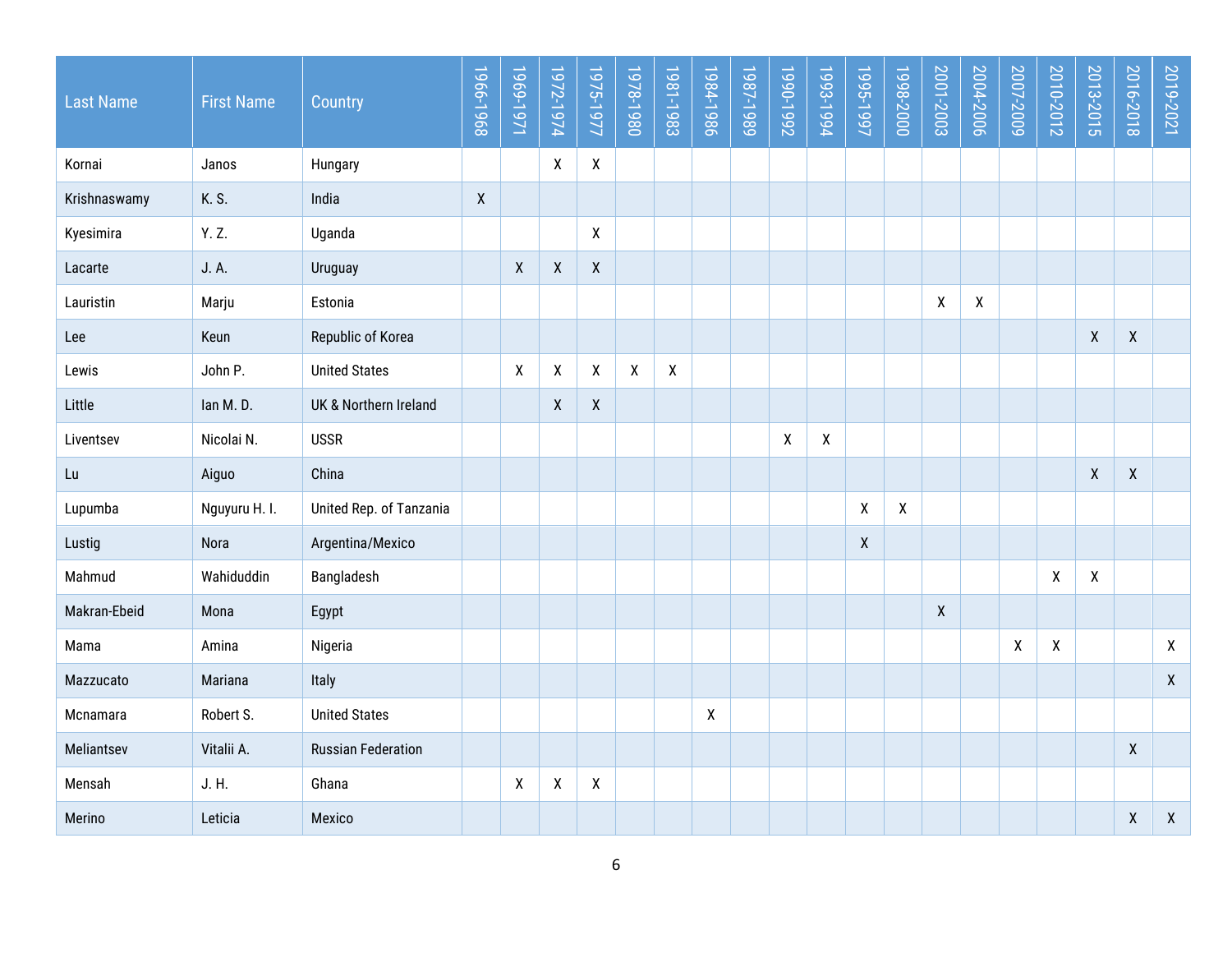| <b>Last Name</b> | <b>First Name</b> | Country                    | 1966-1968    | 1969-1971 | 1972-1974          | 1975-1977 | 1978-1980    | 1981-1983                 | 1984-1986          | 1987-1989          | 1990-1992          | 1993-1994 | 1995-1997          | 1998-2000 | 2001-2003        | 2004-2006 | 2007-2009 | 2010-2012 | 2013-2015          | 2016-2018    | 2019-2021          |
|------------------|-------------------|----------------------------|--------------|-----------|--------------------|-----------|--------------|---------------------------|--------------------|--------------------|--------------------|-----------|--------------------|-----------|------------------|-----------|-----------|-----------|--------------------|--------------|--------------------|
| Mignot           | Gabriel           | France                     |              |           |                    |           | $\mathsf{X}$ | $\pmb{\chi}$              |                    |                    |                    |           |                    |           |                  |           |           |           |                    |              |                    |
| Millikan         | M.F.              | <b>United States</b>       | $\mathsf{X}$ |           |                    |           |              |                           |                    |                    |                    |           |                    |           |                  |           |           |           |                    |              |                    |
| Mkwandawire      | Thandika          | Sweden                     |              |           |                    |           |              |                           |                    |                    |                    |           |                    |           |                  |           |           | χ         | χ                  |              |                    |
| Moghadam         | G. Reza           | Iran                       |              |           | $\mathsf{X}$       |           |              |                           |                    |                    |                    |           |                    |           |                  |           |           |           |                    |              |                    |
| Monsod           | Solita C.         | Philippines                |              |           |                    |           |              |                           |                    | χ                  | X                  | X         | $\pmb{\mathsf{X}}$ |           |                  |           |           |           |                    |              |                    |
| Mpekesa          | Bongoy            | Zaire                      |              |           |                    |           | $\mathsf{X}$ |                           |                    |                    |                    |           |                    |           |                  |           |           |           |                    |              |                    |
| Musiitwa         | Jacqueline        | Zambia                     |              |           |                    |           |              |                           |                    |                    |                    |           |                    |           |                  |           |           |           |                    |              | $\mathsf{X}^-$     |
| Mwanza           | $J_{\cdot}$       | Zambia                     |              |           |                    |           |              | $\boldsymbol{X}$          |                    |                    |                    |           |                    |           |                  |           |           |           |                    |              |                    |
| Najam            | Adil              | Pakistan                   |              |           |                    |           |              |                           |                    |                    |                    |           |                    |           |                  |           | χ         | X         | χ                  | X            |                    |
| Nau              | Henry             | <b>United States</b>       |              |           |                    |           |              |                           |                    | $\pmb{\chi}$       | $\pmb{\mathsf{X}}$ | X         |                    |           |                  |           |           |           |                    |              |                    |
| Nayak            | Jayendra P.       | India                      |              |           |                    |           |              |                           |                    |                    |                    |           |                    | X         | $\boldsymbol{X}$ | X         |           |           |                    |              |                    |
| Ndegwa           | G. Reza           | Kenya                      |              |           | $\pmb{\mathsf{X}}$ |           |              |                           |                    |                    |                    |           |                    |           |                  |           |           |           |                    |              |                    |
| Ndikumana        | Leonce            | Burundi                    |              |           |                    |           |              |                           |                    |                    |                    |           |                    |           |                  |           |           |           | χ                  | X            |                    |
| Ngamporo         | Joseph Elenga     | Congo                      |              |           |                    |           |              | $\boldsymbol{X}$          | $\pmb{\mathsf{X}}$ |                    |                    |           |                    |           |                  |           |           |           |                    |              |                    |
| Nitisastro       | Widjojo           | Indonesia                  |              |           | $\pmb{\mathsf{X}}$ |           |              |                           |                    |                    |                    |           |                    |           |                  |           |           |           |                    |              |                    |
| <b>Nurse</b>     | Keith             | <b>Trinidad and Tobago</b> |              |           |                    |           |              |                           |                    |                    |                    |           |                    |           |                  |           |           |           |                    | $\pmb{\chi}$ | $\pmb{\mathsf{X}}$ |
| Nwankwo          | G. 0.             | Nigeria                    |              |           |                    |           |              |                           | $\pmb{\mathsf{X}}$ | $\pmb{\mathsf{X}}$ |                    |           |                    |           |                  |           |           |           |                    |              |                    |
| Ocampo Gaviria   | Jose Antonio      | Colombia                   |              |           |                    |           |              |                           |                    |                    |                    |           |                    |           |                  |           |           |           | $\pmb{\mathsf{X}}$ | χ            | $\mathsf{X}$       |
| Ohlin            | Goran             | Sweden                     |              |           |                    |           |              | $\boldsymbol{\mathsf{X}}$ | Χ                  |                    |                    |           |                    |           |                  |           |           |           |                    |              |                    |
| Okigbo           | P. N. C.          | Nigeria                    | $\mathsf{X}$ |           |                    |           |              |                           |                    |                    |                    |           |                    |           |                  |           |           |           |                    |              |                    |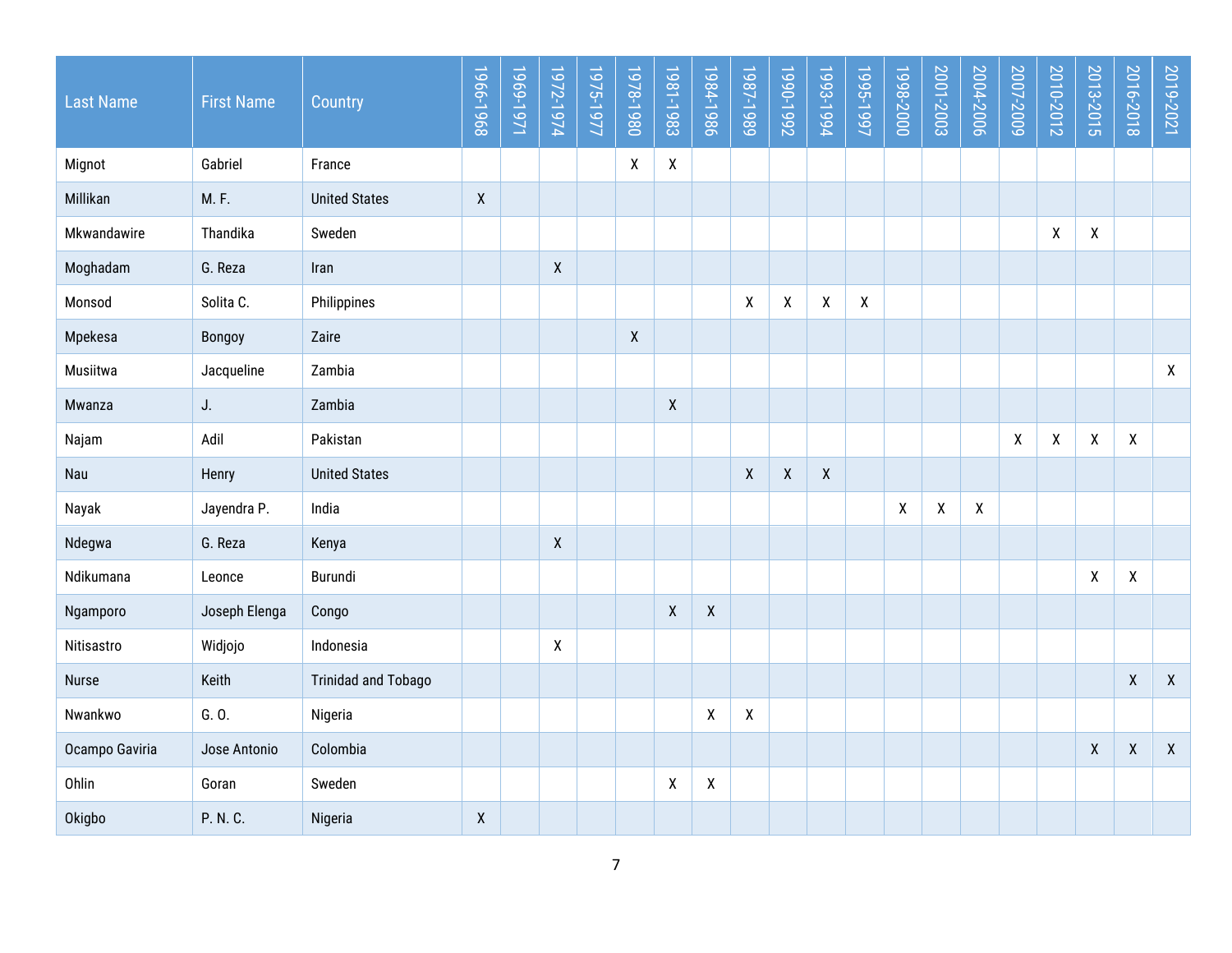| <b>Last Name</b> | <b>First Name</b> | Country                   | 1966-1968          | 1969-1971          | 1972-1974          | 1975-1977          | 1978-1980    | 1981-1983    | 1984-1986    | 1987-1989        | 1990-1992          | 1993-1994 | 1995-1997          | 1998-2000          | 2001-2003          | 2004-2006          | 2007-2009          | 2010-2012          | 2013-2015          | 2016-2018          | 2019-2021 |
|------------------|-------------------|---------------------------|--------------------|--------------------|--------------------|--------------------|--------------|--------------|--------------|------------------|--------------------|-----------|--------------------|--------------------|--------------------|--------------------|--------------------|--------------------|--------------------|--------------------|-----------|
| <b>Okita</b>     | Saburo            | Japan                     | χ                  | $\pmb{\mathsf{X}}$ | $\pmb{\mathsf{X}}$ | $\pmb{\mathsf{X}}$ | $\mathsf{X}$ |              |              |                  |                    |           |                    |                    |                    |                    |                    |                    |                    |                    |           |
| 0'Neil           | Maureen           | Canada                    |                    |                    |                    |                    |              |              |              |                  | $\pmb{\mathsf{X}}$ | χ         |                    |                    |                    |                    |                    |                    |                    |                    |           |
| Onitri           | H. M. A.          | Nigeria                   |                    |                    | X                  | χ                  | $\mathsf{X}$ |              |              |                  |                    |           |                    |                    |                    |                    |                    |                    |                    |                    |           |
| Opschoor         | Hans              | Netherlands               |                    |                    |                    |                    |              |              |              |                  |                    |           |                    |                    |                    |                    | $\pmb{\mathsf{X}}$ | $\mathsf{X}$       |                    |                    |           |
| Oyejide          | T. Ademola        | Nigeria                   |                    |                    |                    |                    |              |              |              |                  | X                  | χ         |                    |                    |                    |                    |                    |                    |                    |                    |           |
| Pajestka         | Jozef             | Poland                    | $\pmb{\mathsf{X}}$ | $\pmb{\mathsf{X}}$ | $\mathsf{X}$       | $\pmb{\mathsf{X}}$ | $\mathsf{X}$ | $\pmb{\chi}$ | $\mathsf{X}$ | $\boldsymbol{X}$ |                    |           |                    |                    |                    |                    |                    |                    |                    |                    |           |
| Pangestu         | Mari Elka         | Indonesia                 |                    |                    |                    |                    |              |              |              |                  |                    |           |                    | $\pmb{\mathsf{X}}$ | $\mathsf{X}$       |                    |                    |                    |                    |                    |           |
| Panić            | Milivoje          | UK & Northern Ireland     |                    |                    |                    |                    |              |              |              |                  |                    |           |                    | $\pmb{\mathsf{X}}$ | $\pmb{\mathsf{X}}$ | $\pmb{\mathsf{X}}$ |                    |                    |                    |                    |           |
| Parenti          | Giuseppe          | Italy                     |                    |                    | X                  | X                  |              |              |              |                  |                    |           |                    |                    |                    |                    |                    |                    |                    |                    |           |
| Park             | <b>Eul Yong</b>   | Republic of Korea         |                    |                    |                    |                    |              |              |              |                  |                    |           |                    | $\pmb{\mathsf{X}}$ | $\pmb{\mathsf{X}}$ | $\mathsf{X}$       |                    |                    |                    |                    |           |
| Patel            | I. G.             | India                     |                    |                    |                    |                    | $\pmb{\chi}$ | $\pmb{\chi}$ | $\mathsf{X}$ |                  |                    |           |                    |                    |                    |                    |                    |                    |                    |                    |           |
| Persaud          | Bishnodat         | Guyana                    |                    |                    |                    |                    |              |              |              |                  |                    |           | $\pmb{\mathsf{X}}$ | $\pmb{\mathsf{X}}$ |                    |                    |                    |                    |                    |                    |           |
| Pessino          | Carola            | Argentina                 |                    |                    |                    |                    |              |              |              |                  |                    |           |                    |                    |                    | $\mathsf{X}$       |                    |                    |                    |                    |           |
| Petrin           | Tea               | Slovenia                  |                    |                    |                    |                    |              |              |              |                  |                    |           |                    |                    |                    |                    |                    |                    | $\mathsf{X}$       | $\pmb{\mathsf{X}}$ |           |
| Phongpaichit     | Pasuk             | Thailand                  |                    |                    |                    |                    |              |              |              |                  |                    |           |                    |                    |                    |                    |                    | $\mathsf{X}$       |                    |                    |           |
| Plane            | Patrick           | France                    |                    |                    |                    |                    |              |              |              |                  |                    |           |                    |                    |                    |                    |                    | $\pmb{\mathsf{X}}$ | $\pmb{\mathsf{X}}$ |                    |           |
| Polterocivich    | Victor            | <b>Russian Federation</b> |                    |                    |                    |                    |              |              |              |                  |                    |           |                    |                    |                    |                    |                    | $\pmb{\mathsf{X}}$ | $\mathsf{X}$       |                    |           |
| Popov            | Vladimir          | <b>Russian Federation</b> |                    |                    |                    |                    |              |              |              |                  |                    |           |                    |                    |                    |                    | $\boldsymbol{X}$   |                    |                    |                    |           |
| Pu               | Shan              | China                     |                    |                    |                    |                    |              |              |              |                  | X                  | χ         |                    |                    |                    |                    |                    |                    |                    |                    |           |
| Punyaratabandhu  | Suchitra          | Thailand                  |                    |                    |                    |                    |              |              |              |                  |                    |           |                    |                    | $\pmb{\mathsf{X}}$ | $\pmb{\mathsf{X}}$ | $\pmb{\mathsf{X}}$ |                    |                    |                    |           |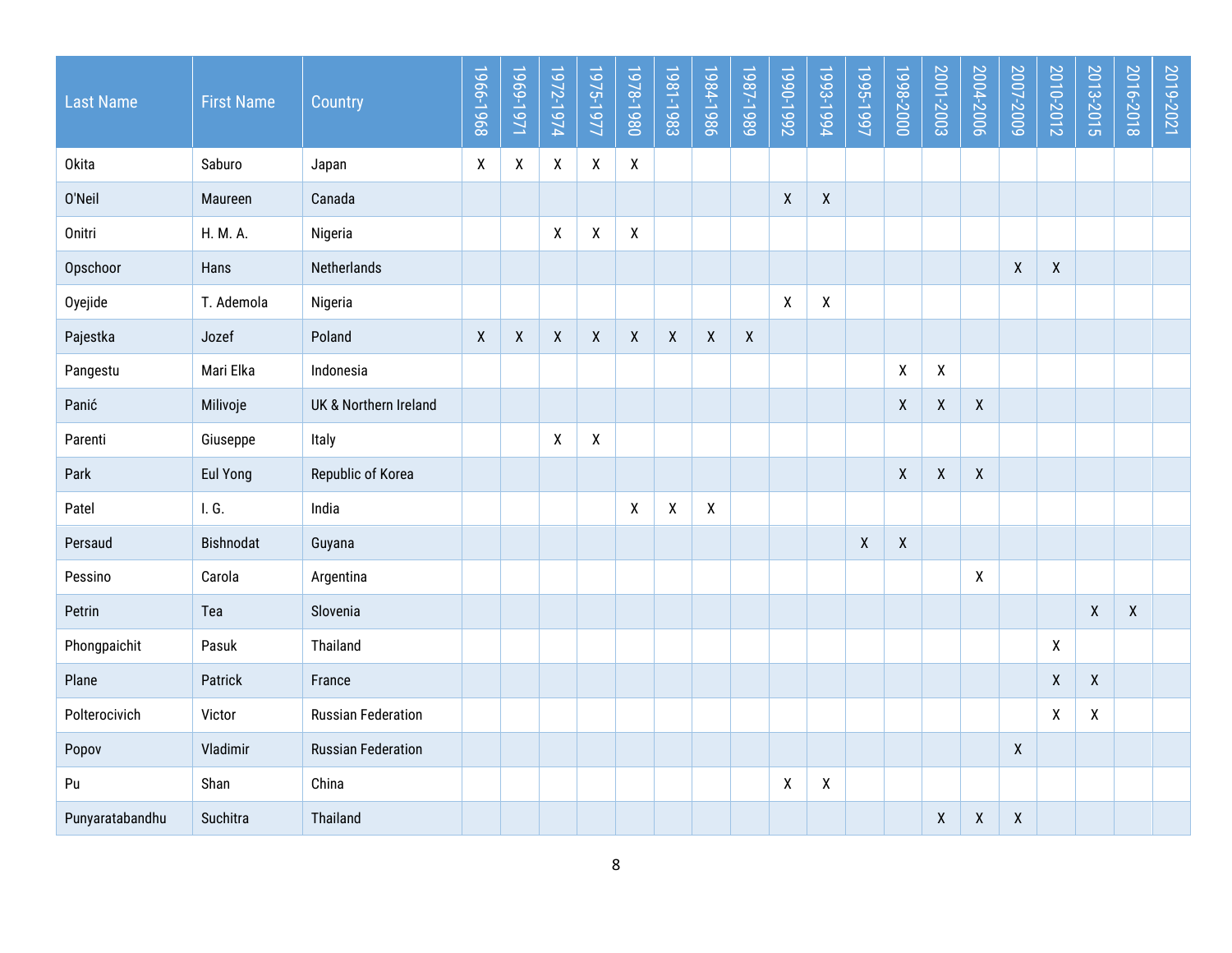| <b>Last Name</b> | <b>First Name</b> | Country                 | 1966-1968          | 1969-1971          | 1972-1974          | 1975-1977          | 1978-1980          | 1981-1983    | 1984-1986          | 1987-1989 | Z661-066L    | 1993-1994    | 1995-1997    | 1998-2000    | 2001-2003    | 2004-2006          | 2007-2009                 | 2010-2012 | 2013-2015          | 2016-2018    | 2019-2021 |
|------------------|-------------------|-------------------------|--------------------|--------------------|--------------------|--------------------|--------------------|--------------|--------------------|-----------|--------------|--------------|--------------|--------------|--------------|--------------------|---------------------------|-----------|--------------------|--------------|-----------|
| Qureshi          | M.L.              | Pakistan                | $\pmb{\mathsf{X}}$ | $\pmb{\mathsf{X}}$ |                    |                    |                    |              |                    |           |              |              |              |              |              |                    |                           |           |                    |              |           |
| Raj              | K. N.             | India                   |                    | $\pmb{\chi}$       | $\mathsf X$        | $\pmb{\mathsf{X}}$ |                    |              |                    |           |              |              |              |              |              |                    |                           |           |                    |              |           |
| Ramphal          | Shridath S.       | Guyana                  |                    |                    |                    |                    |                    |              | $\pmb{\mathsf{X}}$ |           |              |              |              |              |              |                    |                           |           |                    |              |           |
| Reddaway         | W.B.              | <b>United Kingdom</b>   | $\pmb{\mathsf{X}}$ | $\mathsf{X}$       |                    |                    |                    |              |                    |           |              |              |              |              |              |                    |                           |           |                    |              |           |
| Ripert           | Jean              | France                  | X                  | X                  | X                  |                    |                    |              |                    |           |              |              |              |              |              |                    |                           |           |                    |              |           |
| Rojo             | Luis A.           | Spain                   |                    |                    |                    |                    |                    |              | $\mathsf X$        |           |              |              |              |              |              |                    |                           |           |                    |              |           |
| Romaguera        | Pilar             | Chile                   |                    |                    |                    |                    |                    |              |                    |           |              |              |              |              |              |                    |                           |           | χ                  | X            |           |
| Rwegasira        | Delphin G.        | United Rep. of Tanzania |                    |                    |                    |                    |                    |              |                    |           |              |              |              |              | $\mathsf{X}$ |                    |                           |           |                    |              |           |
| Rweyemamu        | Justinian F.      | United Rep. of Tanzania |                    |                    |                    |                    | $\pmb{\mathsf{X}}$ |              |                    |           |              |              |              |              |              |                    |                           |           |                    |              |           |
| Saborio          | Sylvia            | Costa Rica              |                    |                    |                    |                    |                    |              |                    |           |              |              |              |              | $\mathsf{X}$ | $\mathsf{X}$       |                           |           |                    |              |           |
| Sadiqi           | Fatima            | Morocco                 |                    |                    |                    |                    |                    |              |                    |           |              |              |              |              |              |                    | $\boldsymbol{\mathsf{X}}$ | X         |                    |              |           |
| Sadli            | Mohammad          | Indonesia               |                    |                    |                    |                    |                    |              | $\mathsf{X}$       |           |              |              |              |              |              |                    |                           |           |                    |              |           |
| Saez             | Raul              | Chile                   | $\pmb{\mathsf{X}}$ | X                  |                    |                    |                    |              |                    |           |              |              |              |              |              |                    |                           |           |                    |              |           |
| Saidi            | Nasser Hassan     | Lebanon                 |                    |                    |                    |                    |                    |              |                    |           |              |              |              |              | $\mathsf{X}$ | $\pmb{\mathsf{X}}$ |                           |           |                    |              |           |
| Salgado          | Germanico         | Ecuador                 | χ                  | $\pmb{\mathsf{X}}$ | $\pmb{\mathsf{X}}$ | $\pmb{\chi}$       | $\pmb{\mathsf{X}}$ | $\mathsf{X}$ |                    |           |              |              |              |              |              |                    |                           |           |                    |              |           |
| Sawyerr          | Akilagpa          | Ghana                   |                    |                    |                    |                    |                    |              |                    |           | $\mathsf{X}$ | $\pmb{\chi}$ | $\mathsf{X}$ | $\mathsf{X}$ |              |                    |                           |           |                    |              |           |
| Schwab           | Klaus             | Germany                 |                    |                    |                    |                    |                    |              |                    |           |              |              | χ            |              |              |                    |                           |           |                    |              |           |
| Selolwane        | Onalenna          | <b>Botswana</b>         |                    |                    |                    |                    |                    |              |                    |           |              |              |              |              |              |                    |                           |           | $\mathsf{X}$       | $\mathsf{X}$ |           |
| Sengupta         | Arjun             | India                   |                    |                    |                    |                    |                    |              |                    |           |              |              | X            |              |              |                    |                           |           |                    |              |           |
| Sheinbaum Pardo  | Claudia           | Mexico                  |                    |                    |                    |                    |                    |              |                    |           |              |              |              |              |              |                    |                           |           | $\pmb{\mathsf{X}}$ |              |           |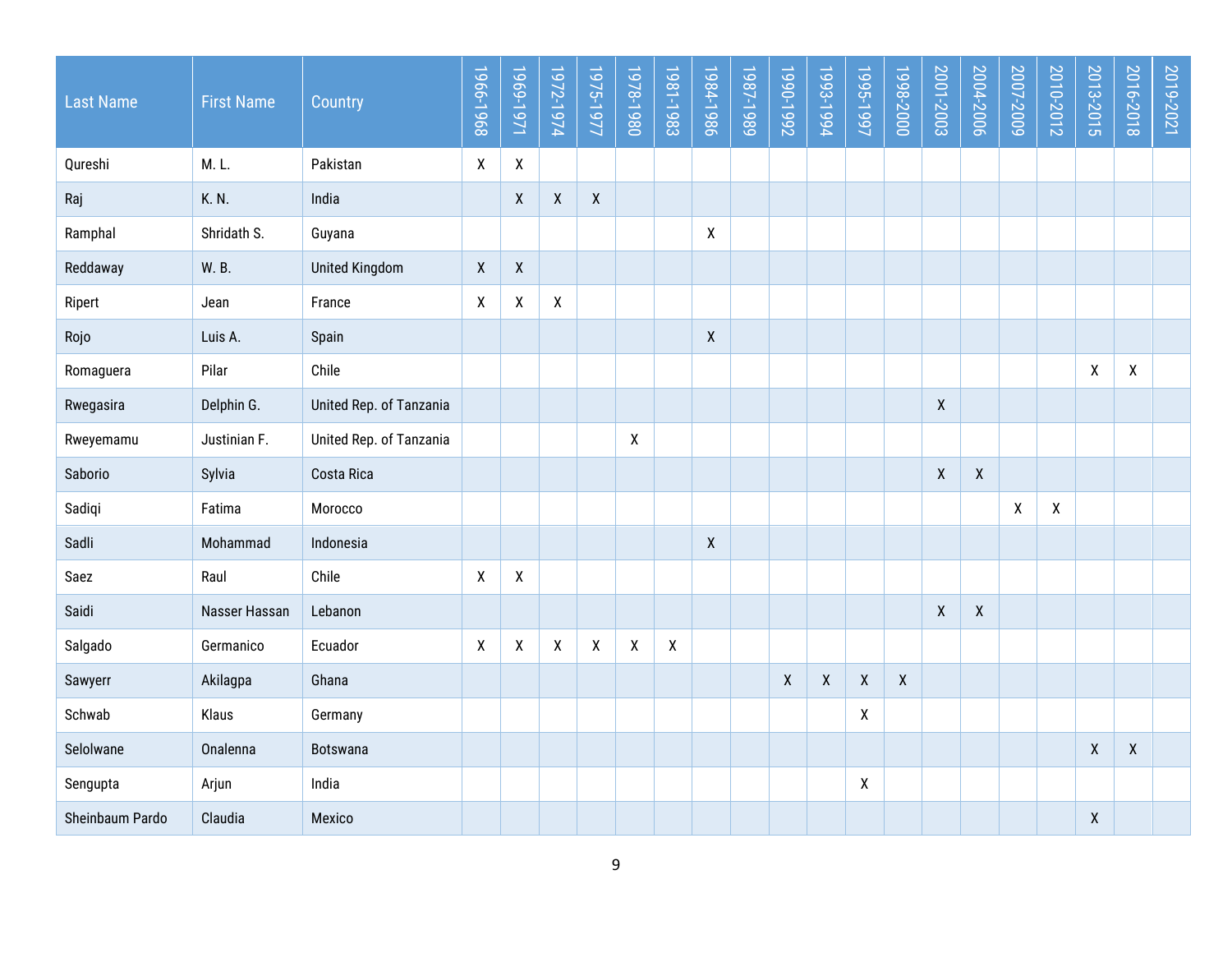| <b>Last Name</b>   | <b>First Name</b>     | Country                   | 1966-1968    | 1969-1971          | 1972-1974 | 1975-1977        | 1978-1980          | 1981-1983        | 1984-1986    | 1987-1989                 | Z661-066L    | 1993-1994          | 1995-1997          | 1998-2000    | 2001-2003    | 2004-2006          | 2007-2009    | 2010-2012          | 2013-2015    | 2016-2018          | 2019-2021          |
|--------------------|-----------------------|---------------------------|--------------|--------------------|-----------|------------------|--------------------|------------------|--------------|---------------------------|--------------|--------------------|--------------------|--------------|--------------|--------------------|--------------|--------------------|--------------|--------------------|--------------------|
| Shokhin            | Alexandre             | <b>Russian Federation</b> |              |                    |           |                  |                    |                  |              |                           |              |                    | X                  |              |              |                    |              |                    |              |                    |                    |
| Sibanda            | <b>Lindiwe Mahele</b> | Zimbabwe                  |              |                    |           |                  |                    |                  |              |                           |              |                    |                    |              |              |                    |              |                    |              | $\mathsf{X}$       |                    |
| Simai              | Mihaly                | Hungary                   |              |                    |           |                  |                    |                  |              | X                         |              |                    |                    |              |              |                    |              |                    |              |                    |                    |
| Simonis            | <b>Udo Ernst</b>      | F. R. of Germany          |              |                    |           |                  |                    |                  |              |                           | X            | $\pmb{\mathsf{X}}$ |                    | $\pmb{\chi}$ | $\mathsf{X}$ |                    |              |                    |              |                    |                    |
| Simonis            | <b>Udo Ernst</b>      | Germany                   |              |                    |           |                  |                    |                  |              |                           |              |                    |                    |              |              | $\pmb{\mathsf{X}}$ |              |                    |              |                    |                    |
| Sirotkovic         | Jakov                 | Yugoslavia                | $\mathsf{X}$ | $\pmb{\mathsf{X}}$ |           |                  |                    |                  |              |                           |              |                    |                    |              |              |                    |              |                    |              |                    |                    |
| Sobhan             | Rehman                | Bangladesh                |              |                    |           |                  |                    |                  | $\mathsf{X}$ |                           |              |                    |                    |              |              |                    |              |                    |              |                    |                    |
| Solis              | Leopoldo              | Mexico                    |              |                    | X         | $\boldsymbol{X}$ | $\pmb{\mathsf{X}}$ | $\boldsymbol{X}$ |              |                           |              |                    |                    |              |              |                    |              |                    |              |                    |                    |
| Stanovnic          | Janez                 | Yugoslavia                |              |                    |           |                  |                    |                  | $\mathsf{X}$ |                           |              |                    |                    |              |              |                    |              |                    |              |                    |                    |
| Stewart            | Frances               | <b>United Kingdom</b>     |              |                    |           |                  |                    |                  |              |                           |              |                    | $\pmb{\mathsf{X}}$ |              |              |                    | $\pmb{\chi}$ | $\pmb{\mathsf{X}}$ |              |                    |                    |
| Suranyi            | George                | Hungary                   |              |                    |           |                  |                    |                  |              |                           | $\mathsf{X}$ | $\pmb{\mathsf{X}}$ |                    |              |              |                    |              |                    |              |                    |                    |
| Swaminathan        | Madhura               | India                     |              |                    |           |                  |                    |                  |              |                           |              |                    |                    |              |              |                    |              |                    | $\mathsf{X}$ |                    |                    |
| Sysoyev            | Igor                  | <b>USSR</b>               |              |                    |           |                  |                    |                  |              | $\boldsymbol{\mathsf{X}}$ |              |                    |                    |              |              |                    |              |                    |              |                    |                    |
| Tadesse            | Zenebewerke           | Ethiopia                  |              |                    |           |                  |                    |                  |              |                           |              |                    |                    |              |              |                    |              |                    | $\mathsf{X}$ | $\pmb{\mathsf{X}}$ |                    |
| Tansini            | Ruben                 | Uruguay                   |              |                    |           |                  |                    |                  |              |                           |              |                    |                    | $\pmb{\chi}$ | $\mathsf{X}$ |                    |              |                    |              |                    |                    |
| Taylor             | Lance                 | <b>United States</b>      |              |                    |           |                  |                    |                  |              |                           |              |                    | $\pmb{\mathsf{X}}$ |              |              |                    |              |                    |              |                    |                    |
| Taylor             | Meg                   | Papua New Guinea          |              |                    |           |                  |                    |                  |              |                           |              |                    |                    |              |              |                    |              |                    |              |                    | $\pmb{\mathsf{X}}$ |
| Tesfachew          | Taffere               | Ethiopia                  |              |                    |           |                  |                    |                  |              |                           |              |                    |                    |              |              |                    |              |                    |              |                    | $\mathsf{X}$       |
| Tinbergen          | Jan                   | Netherlands               | χ            | $\pmb{\mathsf{X}}$ | χ         |                  |                    |                  |              |                           |              |                    |                    |              |              |                    |              |                    |              |                    |                    |
| Togonu-Bickersteth | Funmi                 | Nigeria                   |              |                    |           |                  |                    |                  |              |                           |              |                    |                    |              | X            | X                  |              |                    |              |                    |                    |